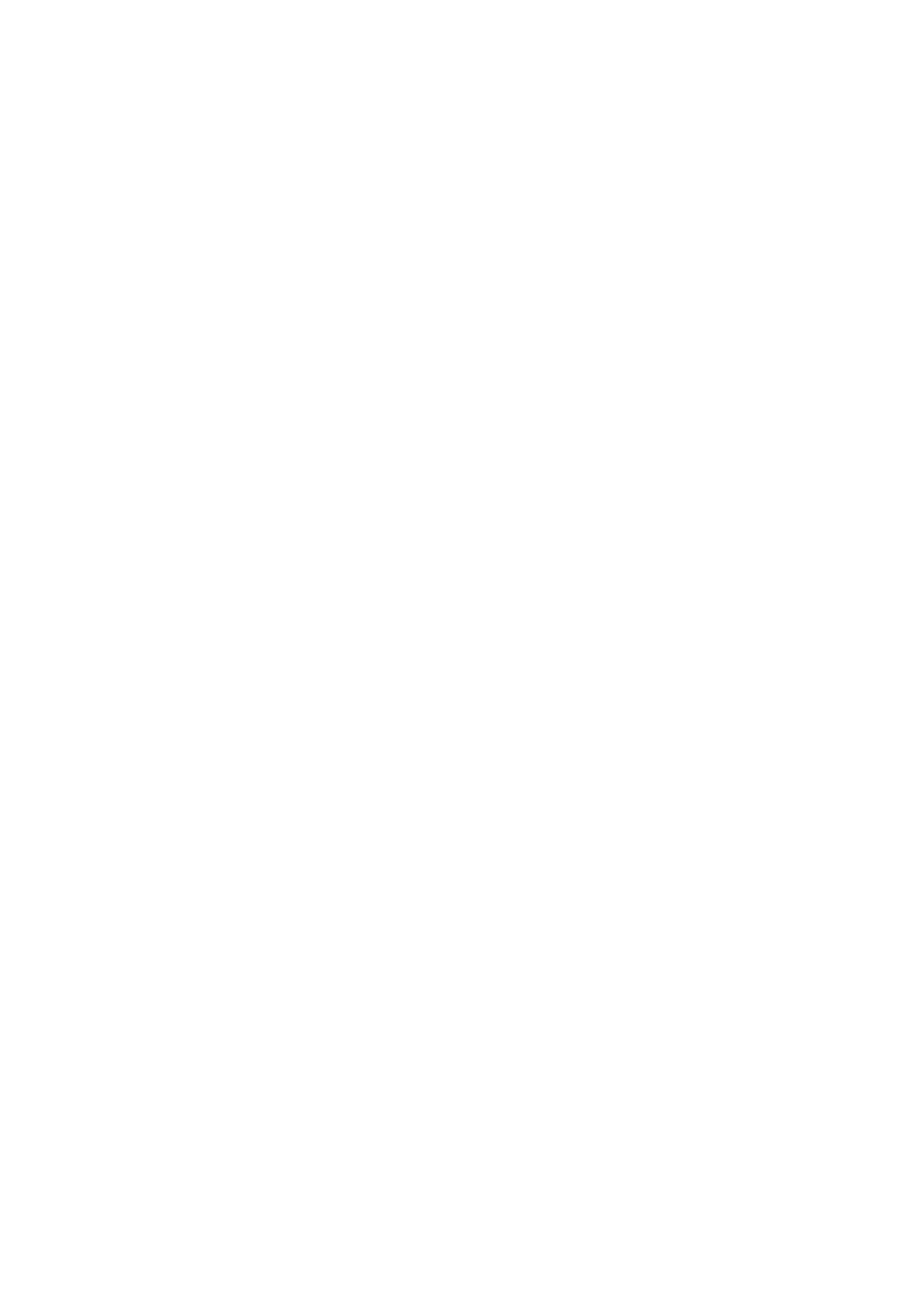## **Contents**

| Debris Mitigation Facility Small [< 5 mm] Flux Up-dates from Impact Detectors (DMF-04)              | $\mathbf{1}$ |
|-----------------------------------------------------------------------------------------------------|--------------|
| Characterisation of on-orbit fragmentation events based on TLE data 2                               |              |
| How the re-entry casualty risk could be impacted by future launch traffic? $\dots \dots$            |              |
|                                                                                                     |              |
| Observing opportunities of space conjuncting objects in the orbits prior to the closest ap-         |              |
| The impact of satellites on Hubble Space Telescope observations 4                                   |              |
| Debris Mitigation Facility – Enabling Attitude Based Applications (DMF-03) 5                        |              |
| Risk assessment and mitigation activities at Politecnico di Milano 6                                |              |
|                                                                                                     |              |
| How insurance companies address collision risk in space $\dots \dots \dots \dots \dots \dots \dots$ |              |
| Satellite design under space debris risk: DRAMA and Master use in OHB 7                             |              |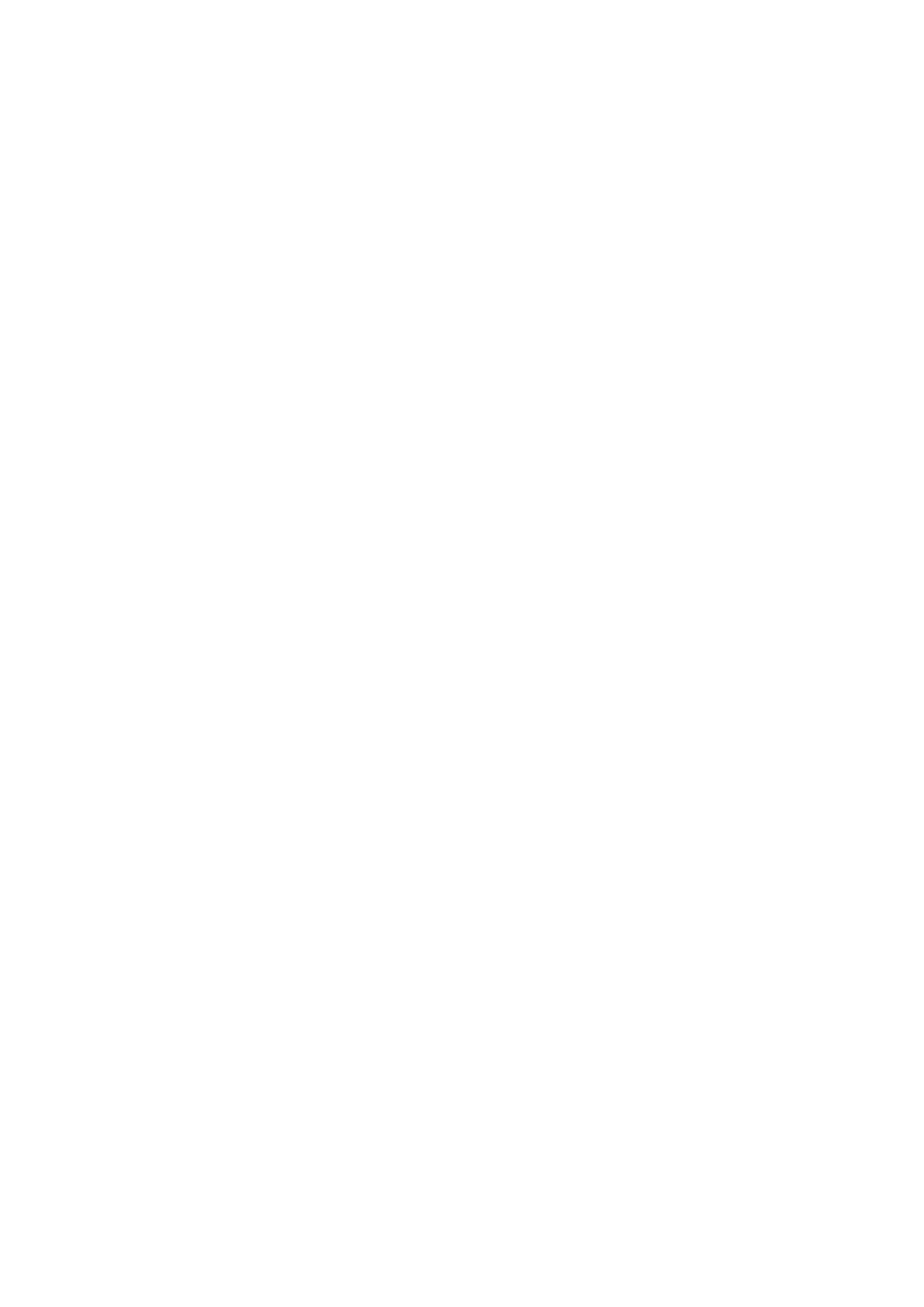## <span id="page-4-0"></span>**Presentations** / **1**

## **Debris Mitigation Facility Small [< 5 mm] Flux Up-dates from Impact Detectors (DMF-04)**

**Author:** Esfandiar Farahvashi<sup>1</sup>

Co-authors: Fabian Gabriel<sup>2</sup>; Erik Schulze<sup>2</sup>; Xanthi Oikonomidou<sup>3</sup>

1 *etamax space GmbH*

2 *etamax Space*

3 *European Space Agency*

## **Corresponding Author:** xanthi.oikonomidou@esa.int

Within a set of different activities, commonly referred to as the Debris Mitigation Facility (DMF), ESA aims to develop a unified set of software tools and procedures in view of the Agency's requirements and international regulation when it comes to space debris mitigation. One of the overarching user feedback that was received was the need to produce more regularly future debris environment forecasts. But forecasts require validation of the starting point, and as part of this activity, the objective is to validate and improve the MASTER environmental model in the small particle regimes  $(< 5$  mm $).$ 

Consequently, in the framework of ESA's activity "DMF-04" (Small Flux Updates from Impact Detectors), available in-situ measurement data on impacts of small particles are being checked to see what their potential is for the validation of the MASTER environment model. Moreover, the lessons learned from the data collection and preparation shall help to compile guidelines for mission and instrument designers and operators addressing the preferred data format, quality and quantity of future in-situ measurement data sets. This shall allow future datasets to be compatible with MASTER and being easy to integrate in the processing chain.

The tasks performed in this activity can be summarised as follows:

- 1. Acquisition of applicable In-Situ databases
- 2. Processing of the databases
- 3. Comparison of the databases with MASTER 8
- 4. Establishing Lessons Learned for handling with In-Situ data

The in-situ databases *DEBIE1*, *DEBIE2*, *GORID*, *SODAD1* and *SODAD2* were used and analysed for this activity

To compare the databases with MASTER 8, it was desired to convert the events into flux vs fragment size distributions. For *SODAD1* and *SODAD2*, this information was already available and thus no further processing required.

For *DEBIE1*, *DEBIE2* and *GORID*, only the unprocessed databases were available. Each of the three databases lists more than 1 million entries with no reliable indication about whether an event should be considered as false or true impact event. Additionally, the particle size is only reflected in terms of detected sensor parameter for the impact. Therefore, available publications were reviewed and processing mechanisms developed to:

- filter out false impact events,
- convert measured impact data to fragment masses,
- generate flux vs. fragment size distributions.

As a consequence of the filtering, the databases were reduced significantly to contain only the potential true impacts. Hereby, the *GORID* database was reduced to 31%, *DEBIE1* to 0.02% and *DEBIE2* to 0.005% of their original size. The above processing steps were performed using a developed Pythonbased application.

The detected fluxes for each database were compared with the simulated fluxes using MASTER 8. Hereby, the orbit of the host spacecraft for each sensor operation epoch was analysed and expressed as mission phases in MASTER 8. The comparison showed that some of the databases provided a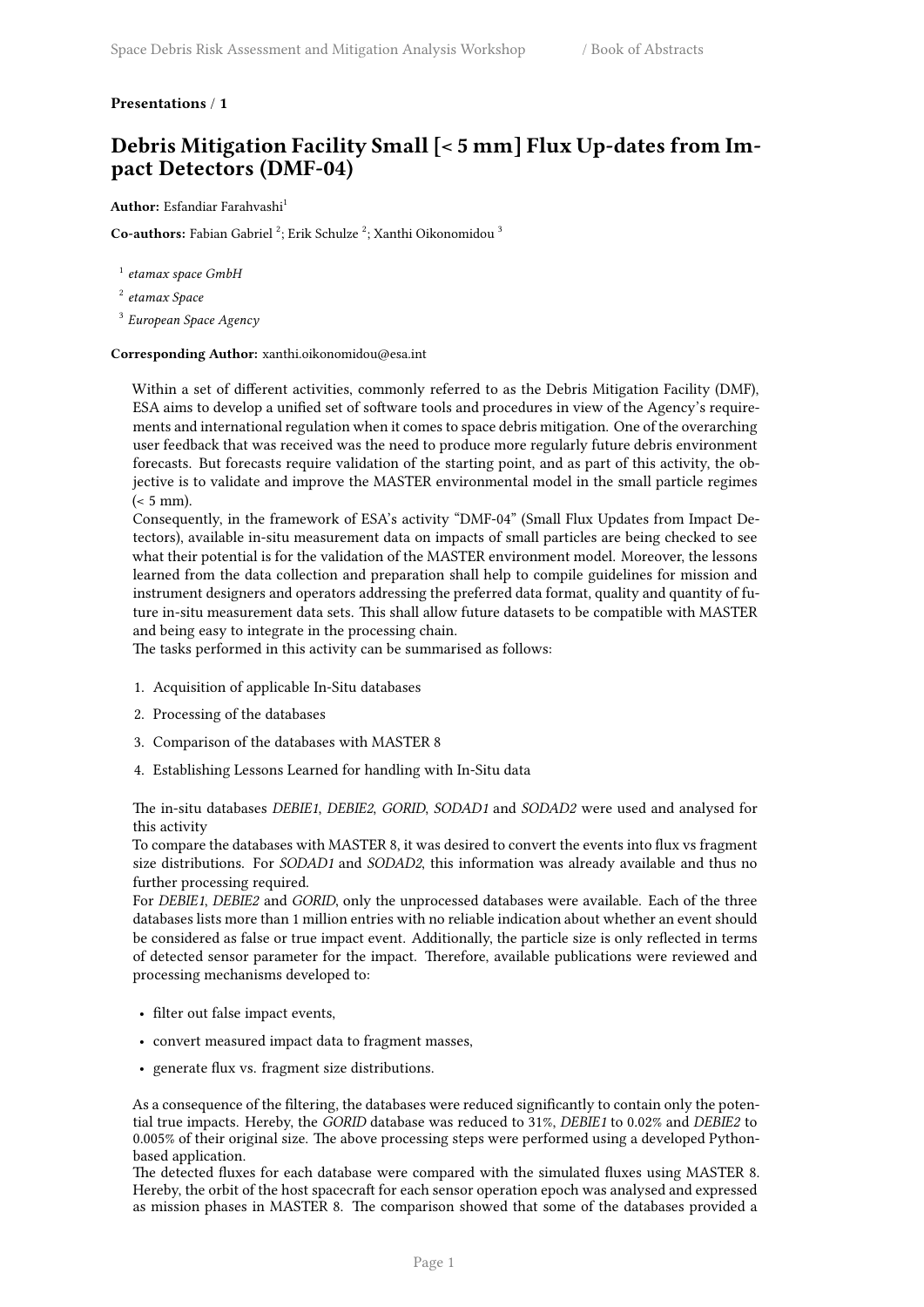good comparability to the simulated fluxes whilst other databases show a significant deviation. Finally, based on the activities performed, a list of best practices was established for in-situ detector developers to ensure that the resulting detected events can be used for a better validation of future meteoroids and space debris environment models. The list addresses considerations for the designing phase of a detector as well as for the processing and post-processing phase of the detected in-situ events. In general, the possible noise sources of the mission orbit and of the spacecraft components should be considered in the design and positioning of a detector to reduce false events and to provide valid measurement with high certainties to allow a good resolution of the impact velocities and masses. Furthermore, a centralised platform should be established for storing all relevant information about the detector (such as the database itself and the identified true impact events, related publications, find-ing and simulation file etc.) thus allowing an easy access for future studies.

<span id="page-5-0"></span>**Presentations** / **2**

## **Characterisation of on-orbit fragmentation events based on TLE data**

**Author:** Maximilian Pierzyna<sup>None</sup>

**Co-author:** Lorenz Böttcher <sup>1</sup>

1 *TU Braunschweig*

#### **Corresponding Author:** m.pierzyna@tu-braunschweig.de

This study proposes a modelling methodology to characterise on-orbit fragmentation events by estimating the fragmentation epochs and parametrising the velocity perturbation distributions of the involved fragments. The methodology only utilises publically available two-line element (TLE) sets of the fragmented bodies and their debris objects which are propagated backwards in time using the analytical Simplified General Perturbations 4 (SGP4) propagator. That enables computationally efficient analysis of a large number of fragmentation events and makes the method available to the general public. A set of filters and weights is used to reflect and compensate for uncertainties throughout the procedure. The characterisation process is two-staged: First, the fragmentation epoch is estimated by propagation and geometrically refined as the point in time where all involved objects are closest on average. Second, probability density functions are fitted to the fragments' velocity perturbations at the estimated epoch and location to quantify and parametrise their magnitude and directionality distributions. The novelty is to fit a three-dimensional directional Kent distribution which captures the directionality information more accurately than a component-wise fit typically employed in such analyses. We successfully apply our methodology to a range of historic fragmentations covering different orbits (LEO, MTO, GTO, GEO) and fragmentation causes (explosions, collisions, anti-satellite tests). The estimated epochs are generally accurate within a few minutes of reference epochs from relevant literature, and our fitted parametrised velocity distributions agree well with reference distributions. The parameterised magnitude and directionality distributions enable an intuitive and objective comparison of different fragmentation events. Our approach is robust, accurate, efficient, and automatable and can also deal with more complex breakups such as sequential fragmentations, supporting its relevance for on-orbit breakup analysis. In the context of debris environment models, our approach can be employed to configure and verify the fragmentation models used to generate the MASTER populations.

<span id="page-5-1"></span>**Presentations** / **3**

## **How the re-entry casualty risk could be impacted by future launch traffic?**

**Author:** Carmen Pardini<sup>1</sup>

**Co-author:** Luciano Anselmo<sup>1</sup>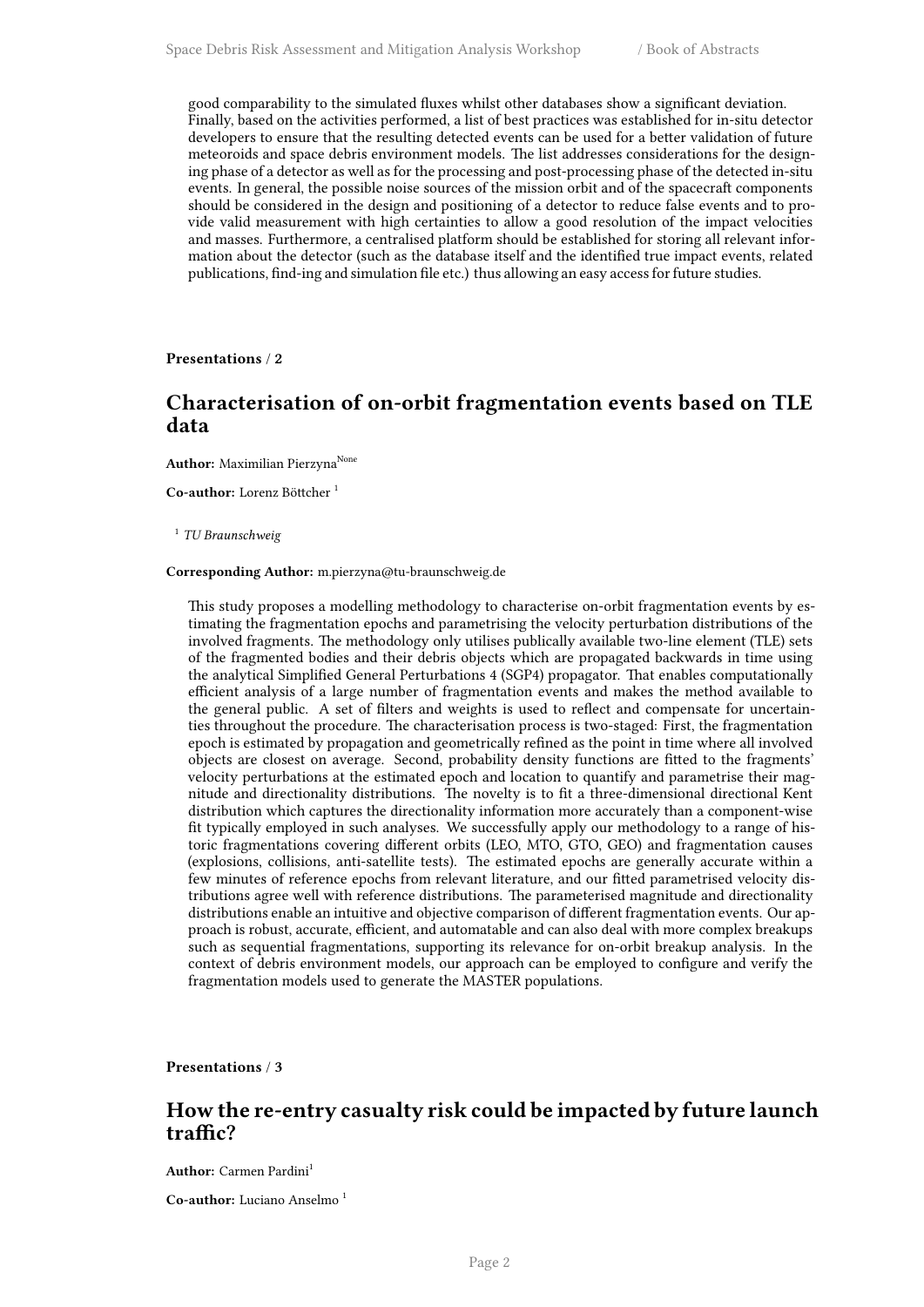## 1 *ISTI-CNR*

#### **Corresponding Author:** carmen.pardini@isti.cnr.it

Space activities are in the middle of an epochal transformation. The number of operational satellites in orbit could increase tenfold over the next decade due to the launch of mega-constellations. Concurrently, the application of mitigation measures, to avoid the accumulation of satellites in certain orbital regions for reducing the collision risk, will result in the end-of-life deorbiting of these satellites, thus raising the number of uncontrolled re-entries into the Earth's atmosphere. Furthermore, the increasing involvement in space activities of many emerging private companies will certainly has a far from negligible impact on the evolution of future launch traffic, and consequently on the potential growth of the re-entry casualty risk. Therefore, even if the risk related to uncontrolled re-entries is still relatively low compared to all other risks faced in everyday life, this risk could increase dramatically over the next few years.

To date the re-entry risk has been assessed and managed on an object-by-object basis, such as assessing whether or not a single event might exceed a certain casualty expectancy threshold, typically set equal to 1E-4. However, in view of future developments in space activities, characterized by the launch of numerous small satellites and mega-constellations, as well as the abandonment in low Earth orbit of large upper stages intended for an uncontrolled re-entry, it may be necessary to shift to a more holistic approach to the problem, at the very least more system-oriented than object-oriented. As a matter of fact, for instance, even if a single satellite re-entering from a mega-constellation has a casualty expectancy of the order of 1E-5, i.e. below the alert threshold of 1E-4, 100 of such satellites re-entering annually would have a casualty expectancy of about 1E-3, i.e. comparable to that of various past events which received great international attention. The same would also apply to the numerous upper stages re-entering in a given time frame. However, so far no collective risk limit has been established for satellite re-entries, and even managing that risk according to the US Range Commanders Council (RCC) recommendations, the proposed annual collective risk for the general public would be already marginally exceeded by the re-entry of the Starlink satellites, if no D4D was implemented. A priority action for the next few years will therefore be to at least establish a cumulative risk threshold on an annual basis, so that uncontrolled re-entries can be managed before their associated risk becomes too high to be controlled.

The aim of this presentation is first to introduce some metrics to characterize and classify the risk associated with uncontrolled re-entries, and thus to apply them to re-entering large intact objects (radar cross-section  $> 1 \text{ m}^2$ ), i.e. spacecraft and upper stages, whose uncontrolled re-entry could present a non-negligible risk. This analysis covers the transition phase between the so-called old and new space economy, or roughly the last decade, extending to possible launch traffic scenarios hypothesized for the near future. The intent is to assess how the re-entry casualty risk could increase in consequence of the foreseen evolution of space activities, and then to reflect on possible recommendations to limit and to control this risk.

### <span id="page-6-0"></span>**Presentations** / **4**

## **Deployable Surface-Based Debris Monitoring (DSBDM)**

Authors: Xenia Lopez Corrales<sup>1</sup>; Charlotte Bewick<sup>2</sup>; Camilla Colombo<sup>3</sup>; Esfandiar Farahvashi<sup>4</sup>; Ernst Pfeiffer<sup>1</sup>; Marc Scheper<sup>5</sup>; Daniel Stelzl<sup>None</sup>

- <sup>1</sup> *HPS GmbH*
- <sup>2</sup> *OHB SE*
- 3 *Politecnico di Milano*
- 4 *etamax space GmbH*
- <sup>5</sup> *OHB System Bremen*

#### **Corresponding Author:** lopez-corrales@hps-gmbh.com

The New Space era has enabled the development speed of space technology as it has never seen before. However, this exponential increment in technological maturity is accompanied by an increase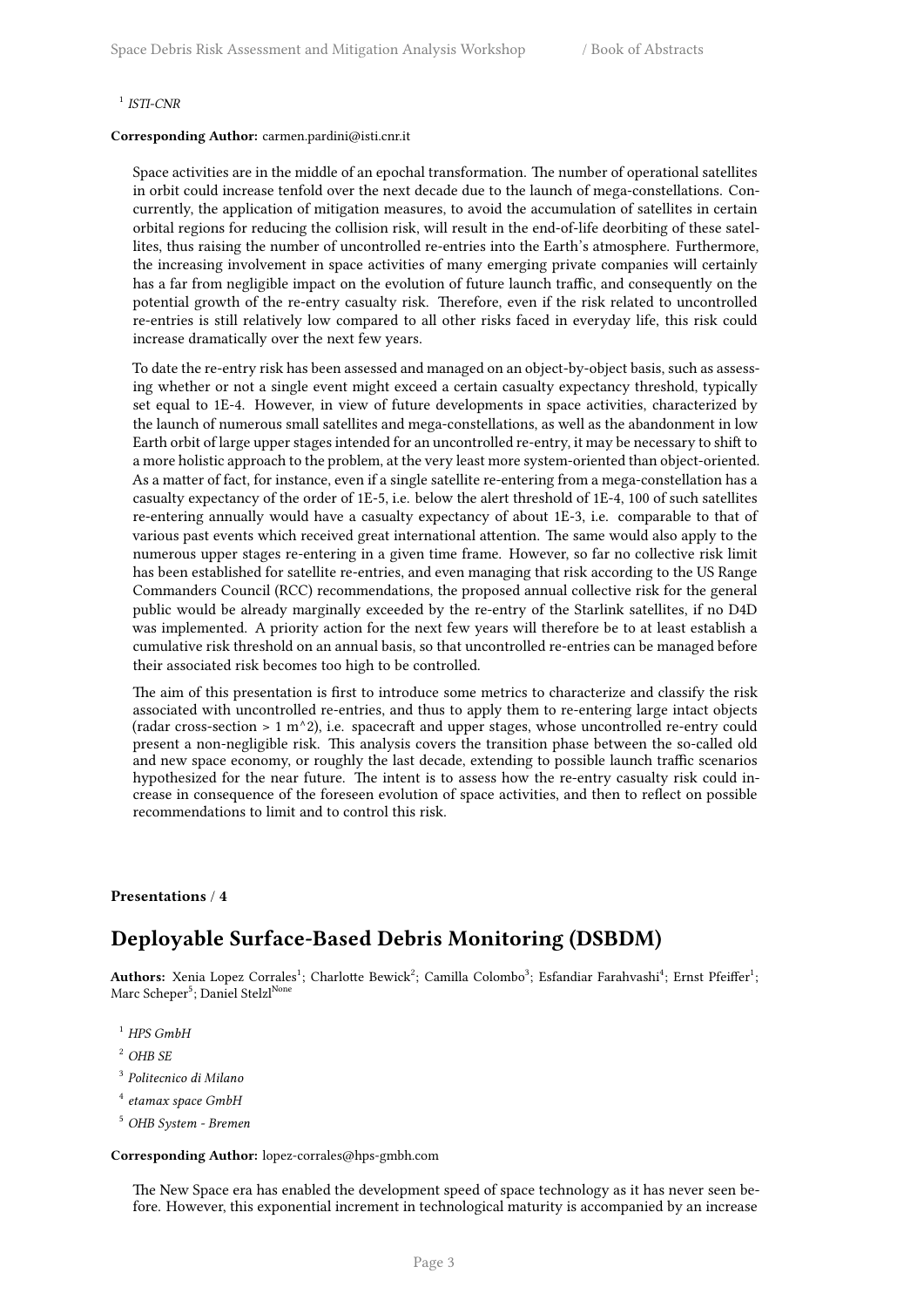in the generation of space debris, which poses a risk to the several satellites in orbit. Space debris models allow us to simulate the space debris environment. They include more than 30,000 objects, with diameters above 5-10 cm, which can be tracked from ground and are maintained in catalogs by Space Surveillance Networks on Earth. For the millions of objects with lower diameters, which cannot be tracked using ground-based observations, statistical modeling is used. Space debris models rely on in-situ measurements in order to validate their estimations of the nontrackable debris populations.

The validation of the current models has been performed using measurement data from returned surfaces, like the returned solar arrays of the Hubble Space Telescope. However, the number of returned surfaces has been limited. Moreover, having a large catalog of impact events provides a high number of statistical data for model validation. This can be achieved by applying large detection surfaces to (a) observe a high rate of impact events and (b) to increase the possibility to observe impacts of larger particle sizes.

Therefore, addressing this situation, the ESA Activity "DSBDM" (Deployable Surface-Based Debris Monitoring) has the goal to study the feasibility of detecting the population of space debris in the submillimeter to 1-centimeter size region using a large deployable detection surface. . Impact information such as size, impact direction and impact velocity will be derived in order to validate and enhance space environment models and at the same time improve our knowledge and understanding of the space debris environment. This study is conducted by the consortium consisting of OHB Systems, etamax Space, HPS, and Politecnico di Milano University.

#### <span id="page-7-0"></span>**Presentations** / **6**

## **Observing opportunities of space conjuncting objects in the orbits prior to the closest approach**

**Author:** Giulio Campiti<sup>1</sup>

Co-authors: Giuseppe Brunetti<sup>1</sup>; Caterina Ciminelli<sup>1</sup>

1 *Politecnico di Bari*

**Corresponding Author:** giulio.campiti@gmail.com

As space access becomes more affordable and several mega-constellations are deployed into orbit, the already congested space environment will increasingly force satellites to disrupt their activities to avoid catastrophic collisions. Besides various projects for actively removing space debris, new solutions are needed to more accurately estimate the collision probability between active satellites and other space objects, reducing both the rate of false alarms and the propellant required for manoeuvres. A little explored approach is to enable satellites to make autonomous observations of the objects at risk of collision with them, thus contributing with unique information to the tracking data, which are currently mostly produced by means of ground-based sensors. This can be achieved by exploiting the natural dynamics of conjuncting space objects, which typically make several close passes before the closest approach, whereby an at-risk satellite has multiple opportunities to observe a hazardous object before a risky close approach. In this study, such observing windows are investigated more in detail by reproducing and analyzing thousands of historical conjunction events. Two-Line Element (TLE) sets are extracted for each event from past reports of Celestrak's SOCRATES service and the trajectory evolution of each pair of objects in the days prior to the closest approach is simulated using a SGP4 orbital propagator. A statistical analysis is performed to determine how many opportunities a satellite generally has to observe a secondary object, how long they last on average and other relevant features, with a view to assess the practical feasibility of the proposed approach to collision avoidance.

<span id="page-7-1"></span>**Presentations** / **7**

## **The impact of satellites on Hubble Space Telescope observations**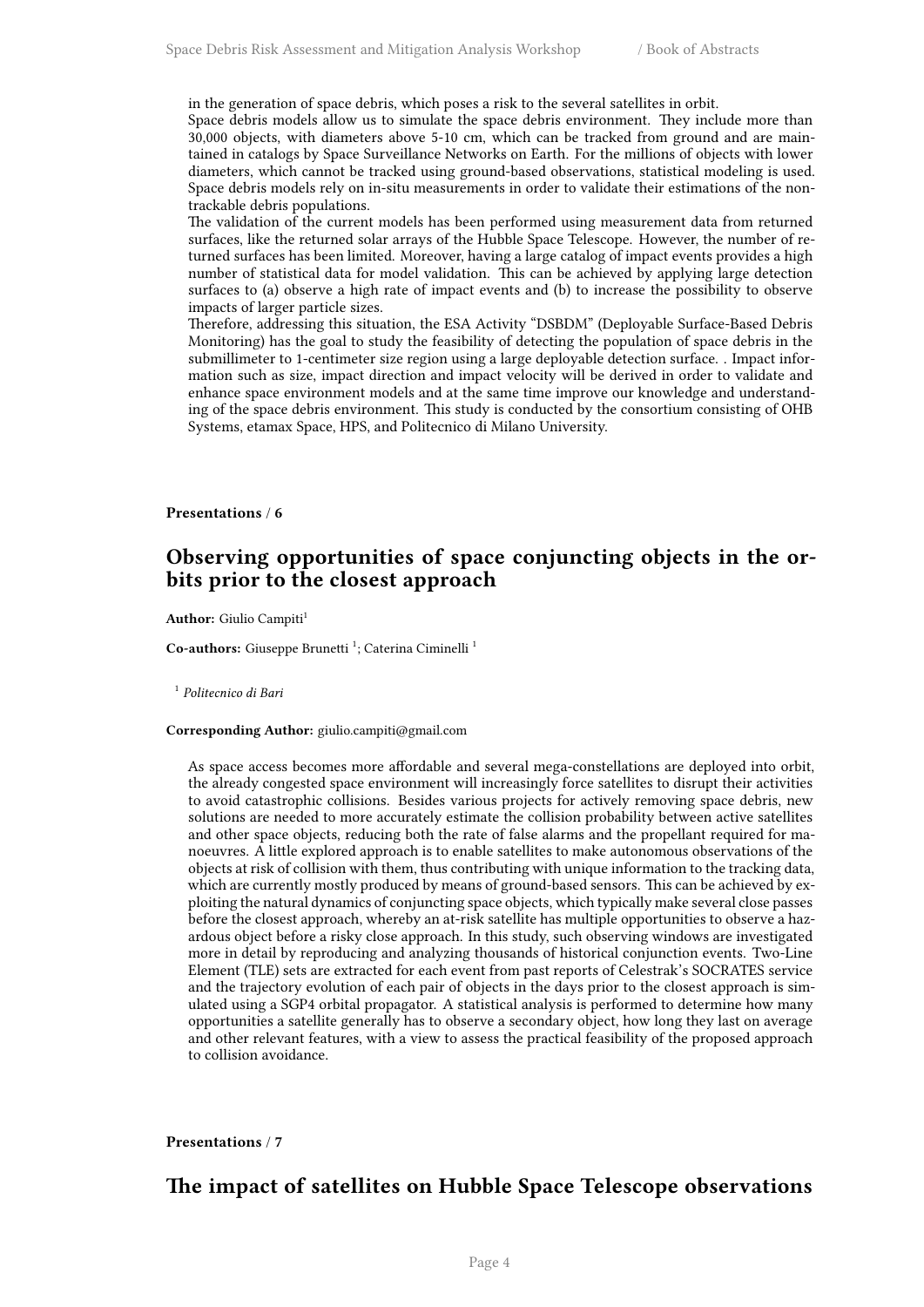#### Author: Ben Aussel<sup>1</sup>

<sup>1</sup> *Westfälische Wilhelms-Universität Münster*

**Corresponding Author:** baussel11@gmail.com

Being situated in low Earth orbit, the Hubble Space Telescope (HST) is susceptible to higher orbit artificial satellites crossing its field of view. In a dedicated summer student project, we studied the impact of artificial satellites on HST images, updating previous results based on the most recent HST observations. We used satellite classifications from the Hubble Asteroid Hunter (www.asteroidhunter.org) project to train two independent deep learning algorithms. For the composite images, we used an automated deep learning model built with Google Cloud AutoML Vision. For the individual images, we built our own binary image classification model. We observe that both models lead to consistent results. We applied the algorithms to the past 20 years of HST data, available in the ESA Hubble Space Telescope archives, and we measured, for the first time, the fraction of images impacted by artificial satellites. When normalized by exposure time, we observe an increase in the chance of HST observing a satellite, which is consistent in two different HST instruments. This increase is in line with the increasing number of satellites in orbit around the Earth. We discuss the impact of satellites on HST and on other observatories situated in low-Earth orbit, such as the ESA CHEOPS mission.

### <span id="page-8-0"></span>**Presentations** / **8**

## **Debris Mitigation Facility – Enabling Attitude Based Applications (DMF-03)**

**Author:** Gennaro Principe<sup>1</sup>

<sup>1</sup> *Deimos Space*

#### **Corresponding Author:** gennaro.principe@deimos-space.com

Nowadays, commercial and scientific applications dominate in space flight. We have now become accustomed to many services provided from space in our daily lives: communications, weather forecasts, television, remote sensing of the environment and navigation. Since the era of space exploration started, the number of Earth-orbiting objects has on average grown due to high frequency of space activities, on-orbit fragmentation and collisions between existing space objects, resulting in many small fragments. The increase of space debris led to the creation of space debris reference models by different agencies, with the European reference being the Meteoroid And Space debris Terrestrial Environment Reference (MASTER) model.

This crowded space environment makes it necessary, when designing a mission, to take into account how the mission interacts with the environment as well as the impact on other missions. For this purpose, ESA Space Debris Mitigation Requirements were introduced, which describe current mitigation measures that represent best practice to preserve the orbital environment and protect current space assets. The above-mentioned space debris mitigation requirements turned into mission requirements, that have become applicable for any ESA mission since 2014. The Debris Risk Assessment and Mitigation Analysis (DRAMA) software tool is used to enable ESA programs to assess their compliance with the ESA's mitigation requirements.

Similar approaches have been also taken by many different countries that monitor and supervise outer space activities by entities under their jurisdiction. The regulatory regime in place, however, makes it necessary to align the current set of tools related to space debris mitigation in a way that accommodates state-of-the-art engineering techniques from the early design phases of a space mission onwards. For this purpose, the project DMF01 has been devised, aiming to develop a framework that combines existing space debris mitigation tools, such as DRAMA and MASTER, to support mission designers in the requirements verification.

In contrast, in the project DMF03 individual analysis modules that are being used in debris mitigation and risk analyses are updated and then integrated in the above-mentioned framework. Such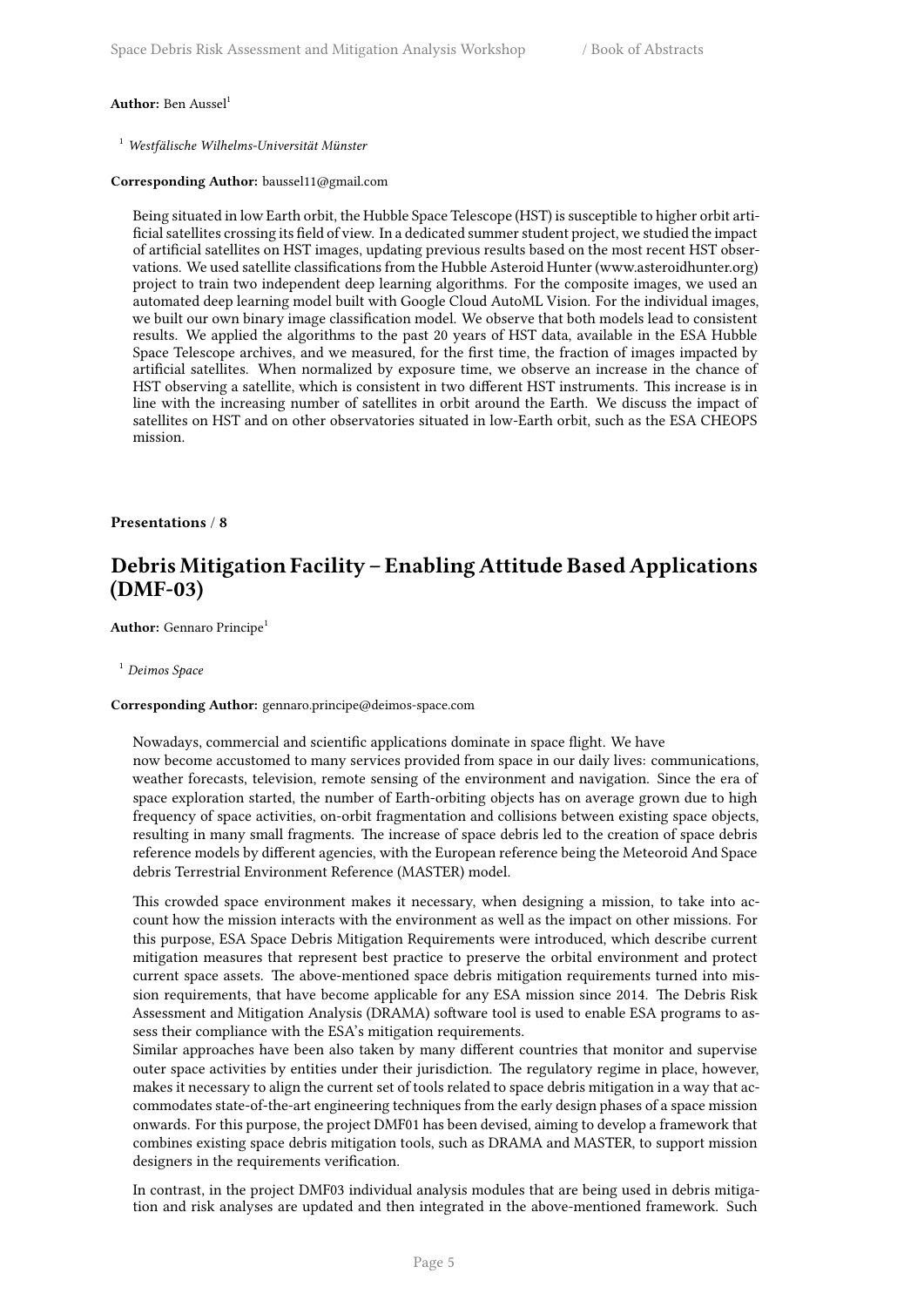upgrades intend to analyse spacecraft attitude-related dynamics in the space debris mitigation context. Main goals of the activity are the following:

• Integration of a 6-Degree-of-Freedom (DOF) simulator that covers the main attitude motions in the foreseen context;

• Augment the model from DMF-01 to account for movable parts (like solar panels) and combine it with user-defined attitude laws.

• Augment existing analysis modules to enable the usage of attitude motion descriptions.

• Estimation of drag and solar radiation coefficients for a given object model and attitude law.

• Improve disposal analyses based on attitude modes for different disposal techniques and exploitation of force model resonance conditions.

• Improve environment awareness including the crossing of protected regions and operational altitudes of major satellite constellations.

#### <span id="page-9-0"></span>**Presentations** / **9**

## **Risk assessment and mitigation activities at Politecnico di Milano**

Authors: Camilla Colombo<sup>1</sup>; Andrea Muciaccia<sup>1</sup>; Mirko Trisolini<sup>1</sup>; Lorenzo Giudici<sup>1</sup>; Juan Luis Gonzalo<sup>1</sup>; Borja Del Campo<sup>2</sup>

1 *Politecnico di Milano*

<sup>2</sup> *Deimos UK*

#### **Corresponding Author:** camilla.colombo@polimi.it

In this talk we will present the ongoing activities at Politecnico di Milano on space debris risk assessment and mitigation. A particular emphasis will be given on how we leverage, and exploit tools made available by ESA Space Debris Office such as MASTER, DRAMA and OSCAR.

The THEMIS software, developed by PoliMi and DEIMOS UK under an ESA funded study, will allow assessing the space debris index of a given mission that can be characterised in terms of trajectory evolution for the launch, operational and end-of-life phase, spacecraft mass, cross area and reflectivity and drag coefficients. The risk is evaluated as the collision probability during the mission times the fragmentation effects plus the explosion probability times the effect of the explosion on the same set of representative targets selected from DISCOS. The collision risk is assessed via MASTER population files and flux information, while the explosion probability is assessed though statistical analyses by using DISCOS data. For assessing the fragmentation effects, the collision probability is estimated through the STARLING 2.0 tool, developed at Politecnico di Milano, to characterise the time evolution of the distribution of space debris density in the phase space of the orbital elements. The space debris density and the characteristic lines, representing the fragments' orbit evolution, are computed with PlanODyn, a semi-analytical propagation tool which allows including all orbit perturbations and computing the Jacobian and Hessian of the dynamics. Explosion and collision effect maps are computed through extensive simulations and then stored for multiple index computations. The mission profile is propagated via OSCAR or can be inputted as OEM file by the s/c operator. In the following part of the THEMIS development, the index on multiple mission will be aggregated on all the space debris population to assess the overall space capacity and will be interfaced with the DELTA long-term evolution tool.

While THEMIS uses synthetic fragmentations for assessing the space debris index, the actual collision probability needs to be assessed also in the case of real in orbit collisions or explosions. To this aim, the PUZZLE tool was developed under an ASI funded project, to characterise the fragmentation event starting from the TLE of uncatalogued fragments. The fragments are backward propagated using SGP4 for short-time assessment or PlanODyn for medium to long-time assessment, the orbits are filtered through a sequence of pruning criteria on the MOID, the orbital elements families and the time at Close Approach (CA). In this way the fragments belonging to the event are identified together with the parent objects. Once the fragmentation is characterised, the STALING 2.0 tool can be used to assess the riskiest orbits and threatened missions. In case a possible CA is identified the MISS tool can be used for computing the required collision avoidance manoeuvre to maximise the MOID at CA or to minimise the collision probability. The manoeuvre can be modelled either as an impulsive effect or a low-thrust slow push or a perturbation enhanced orbit change when a solar or drag sail is considered.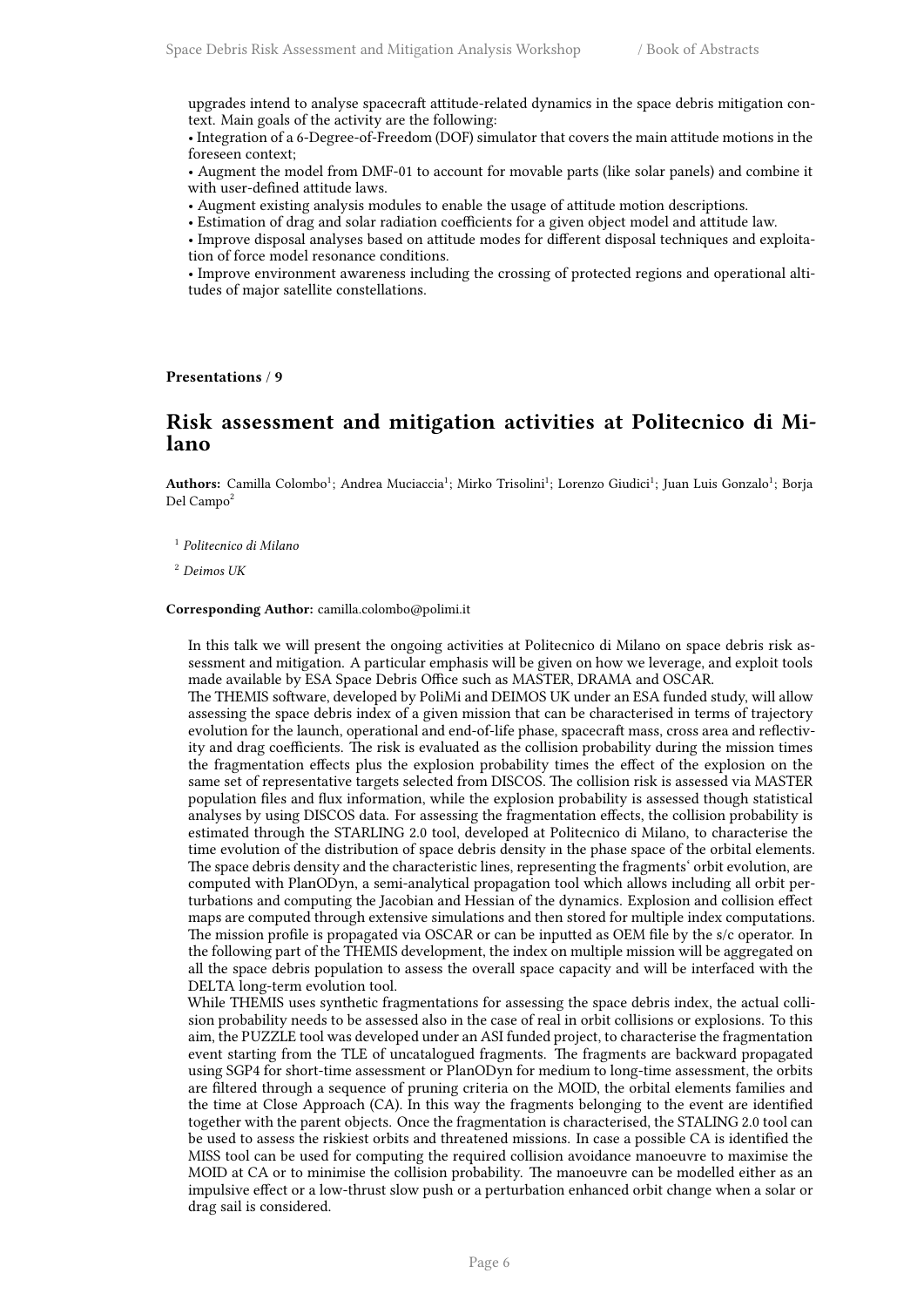Finally, maps of debris fluxes from MASTER are used in several mission design processes to statistically characterise orbital regions in terms of debris flux, debris particles and relative direction of the incoming velocity. These kind of analysis has been used, for example, for the definition of the requirements and operational phase of the ASI funded e.Cube mission project, which will validate in-orbit the sub-millimetre space debris population, and for the DSBDM project, funded by ESA. In this directions, current activities at Politecnico di Milano are also focused on exploiting the continuum-based STARLING approach to derive a population evolution model for space debris long term simulations. Moreover, we are working on constructing an EOL planner based on the semiaverage orbit evolution within the PlanOyn approach. Within these activities validation with real data is the next open challenge.

<span id="page-10-0"></span>**Presentations** / **10**

## **Definitions, Terms and Semantic**

**Author:** Valentin Eder<sup>1</sup>

1 *Space Analyses GmbH*

#### **Corresponding Author:** valentin.eder@spaceanalyses.at

The goal of the session is to develop an common understanding of terms used in the context of space traffic and how the terms are used specific in the workshop.

It is planned to collect inputs from the participants as well as to give a guidance to topic of (lexical and situational) semantic rules in space situational awareness.

At the end it should be clear for the participants in what meaning the terms are used for the workshop.

Different terms and meanings of context, sustainability, risk (within different roles), resilience, scenarios, system and classifications are discussed in an interactive

way. The participants will work with and in different stakeholder roles and risk formulations to enable a broader understanding of this complex topic.

**Presentations** / **11**

## **How insurance companies address collision risk in space**

Author: Chris Kunstadter<sup>None</sup>

### **Corresponding Author:** chris.kunstadter@axaxl.com

Space insurance is a critical enabler of innovation and investment in space. With the growing population of active and derelict satellites, spent rocket bodies, fragmentation objects, and lethal nontrackable debris, insurers need to be able to determine and characterize the risk of collision, particularly in low earth orbit. Through collaboration with industry on analytical tools, active participation in industry organizations, and engagement with policymakers and regulators, AXA XL is leading the space insurance market in promoting space and responsible space activity. This session will explore the ways that space insurers assess collision risk in orbit and quantify the financial exposures – both insured and uninsured – that could be at risk from a collision in various orbital regimes.

**Presentations** / **12**

## **Satellite design under space debris risk: DRAMA and Master use in OHB**